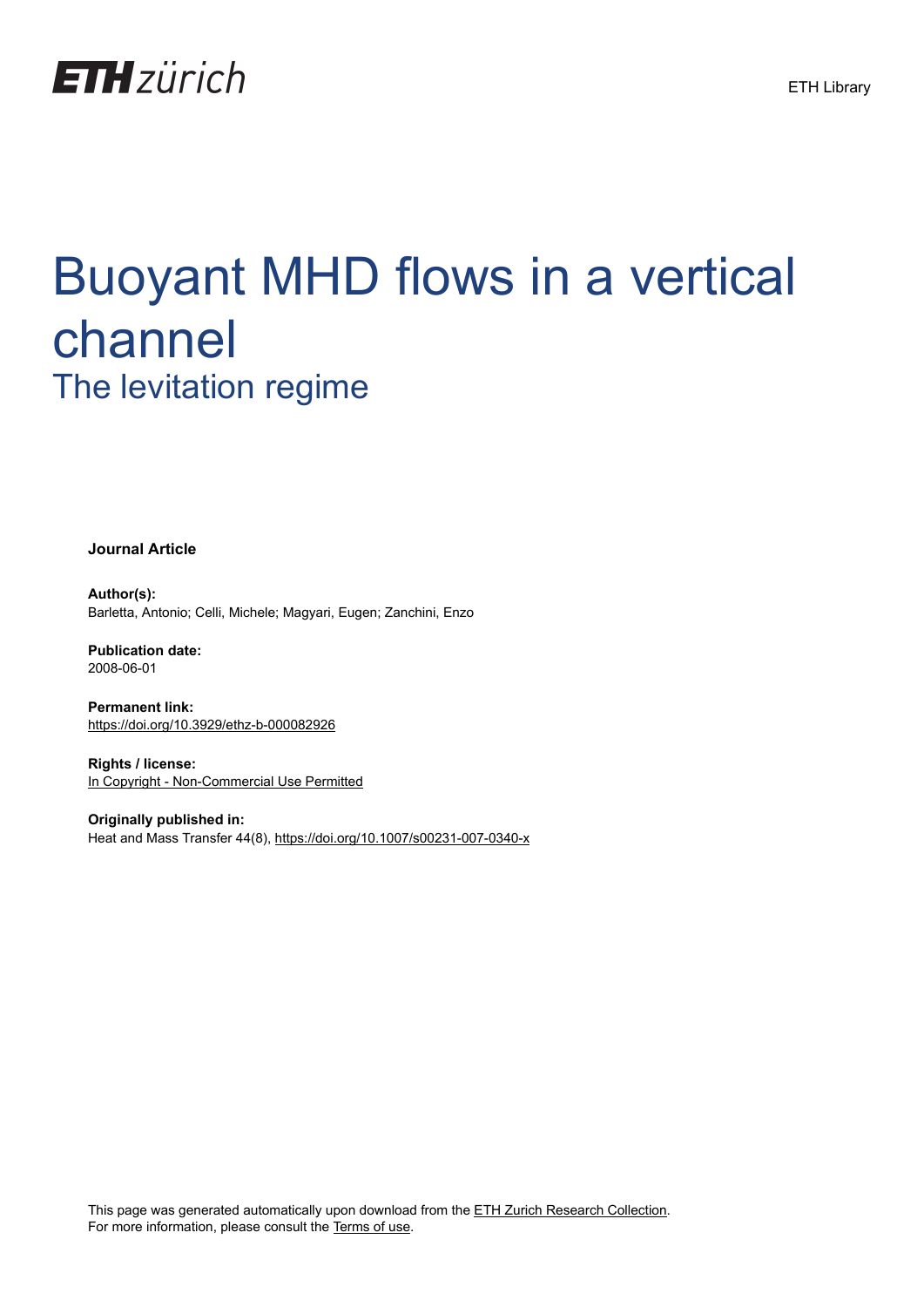ORIGINAL

# Buoyant MHD flows in a vertical channel: the levitation regime

A. Barletta  $\cdot$  M. Celli  $\cdot$  E. Magyari  $\cdot$ E. Zanchini

Received: 21 May 2007 / Accepted: 28 August 2007 / Published online: 14 September 2007 Springer-Verlag 2007

Abstract Buoyant magnetohydrodynamic (MHD) flows with Joulean and viscous heating effects are considered in a vertical parallel plate channel. The applied magnetic field is uniform and perpendicular to the plates which are subject to adiabatic and isothermal boundary conditions, respectively. The main issue of the paper is the levitation regime, i.e., the fully developed flow regime for large values of the Hartmann number  $M$ , when the hydrodynamic pressure gradient evaluated at the temperature of the adiabatic wall is vanishing. The problem is solved analytically by Taylor series method and the solution is validated numerically. It is found that the fluid velocity points everywhere and for all values of  $M$  downward. For small  $M$ 's, the velocity field extends nearly symmetrically (with respect to the midplane) over the whole section of the channel between the adiabatic and the isothermal walls. For large values of M, by contrast, the fluid levitates over a broad transversal range of the channel, while the motion becomes concentrated in a narrow boundary layer in the neighborhood of the isothermal wall. Accordingly, the fluid temperature is nearly uniform in the levitation range and decreases rapidly within the boundary layer in front of the isothermal wall. It also turns out that not only the volumetric heat generation by the Joule effect, but also that by viscous friction

A. Barletta · M. Celli · E. Magyari · E. Zanchini Dipartimento di Ingegneria Energetica, Nucleare e del Controllo Ambientale (DIENCA), Universita` di Bologna, Via dei Colli 16, 40136 Bologna, Italy

E. Magyari  $(\boxtimes)$ Institute of Building Technology, ETH-Zurich, Switzerland e-mail: magyari@hbt.arch.ethz.ch increases rapidly with increasing values of M, the latter effect being even larger than the former one for all M.

# List of symbols

- A series coefficients, (28)
- B applied magnetic field
- f magnetohydrodynamic force, (2)
- g acceleration of gravity
- J electric current density, (1)
- $k$  fluid thermal conductivity
- L channel width
- M Hartmann number, (21)
- p pressure
- P hydrodynamic pressure
- q dimensionless heat flux
- $\bar{q}$  dimensional heat flux
- $\dot{\mathcal{Q}}$  rate of volumetric heat generation
- T temperature
- $u$  dimensionless velocity,  $(21)$
- $u_m$  dimensionless average velocity
- $U$  velocity
- $U_0$  velocity scale, (20)
- X vertical coordinate
- Y transversal coordinate
- y dimensionless transversal, (20)

#### Greek symbols

- $\alpha$  slope parameter, (31)
- $\beta$  thermal coefficient of volumetric expansion of the fluid
- $\mu$  dynamic viscosity
- v kinematic viscosity ( $v = \mu/\rho$ )
- $\rho$  mass density of the fluid
- $\sigma$  electrical conductivity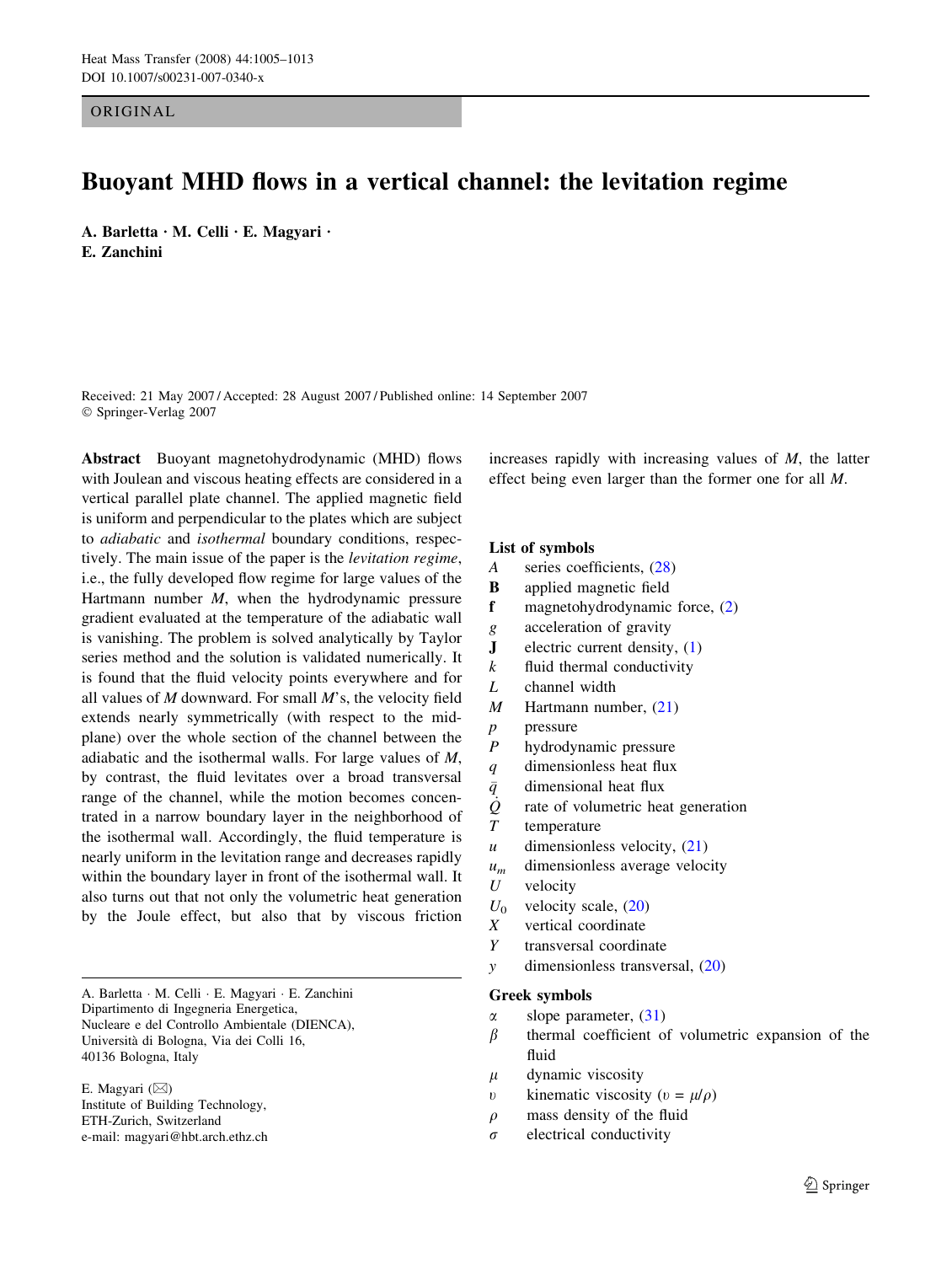| $\theta$ | dimensionless temperature, $(21)$    |  |
|----------|--------------------------------------|--|
|          | $\Lambda T$ tamparatura soala $(20)$ |  |

 $\Delta T$  temperature scale, (20)

# Subscripts, superscripts

| m    | average value                                       |
|------|-----------------------------------------------------|
| n, j | running indices                                     |
|      | primes differentiation with respect to the argument |

## 1 Introduction

The broad research interest in magnetohydrodynamic (MHD) flows of electrically conducting fluids in ducts and enclosures is motivated by their important industrial applications in metallurgy and in growing of pure crystals, as well as in energy engineering. In an earlier work of Potts [[1\]](#page-9-0) the fully developed flow in a vertical channel with isothermal walls and an applied transversal magnetic field was investigated in some detail. Later on, Setayesh and Sahai [[2\]](#page-9-0) consider the effect of the temperature dependent transport properties on the MHD channel flow. The simultaneous effect of the Joulean and viscous heating on the channel flow under isothermal boundary conditions has been examined analytically and numerically by Umavathi [[3\]](#page-9-0) and Umavathi and Malashetty [\[4](#page-9-0)] by applying perturbation methods. The flow in strong magnetic field in rectangular ducts has been investigated by Bühler  $[5]$  $[5]$  and results on the Rayleigh– Benard convection in a vertical magnetic field were reported by Burr and Müller  $[6]$  $[6]$ . The oscillatory instability of MHD flows in rectangular cavities has been analyzed by Gelfgat and Bar-Yoseph [\[7](#page-9-0)]. In a more recent paper by Sposito and Ciofalo [\[8](#page-9-0)] the fully developed mixed convection flow in vertical rectangular duct has been examined under various boundary conditions of practical interest.

The aim of the present paper is to investigate the *levitation* regime of the MHD flow in a vertical channel whose walls are subject to adiabatic and isothermal boundary conditions, respectively. The levitation regime is reached for large values of the Hartmann number  $M$ , when the hydrodynamic pressure gradient of the fully developed flow, evaluated at the temperature of the adiabatic wall, becomes zero. To our knowledge, this regime of the MHD channel flow was not investigated until now. The mechanical and thermal characteristics of the flow in the levitation regime are examined in the paper analytically and numerically in detail.

# 2 Governing equations

#### 2.1 Problem formulation

We consider the steady laminar flow of an electrically conducting fluid of electric conductivity  $\sigma$  in a vertical parallel plane channel of width L. The X-axis of the coordinate system is opposite to the acceleration due to the gravity g and the Y-axis is perpendicular to the channel walls which are assumed to be impermeable (see Fig. 1). The left wall (at  $Y = 0$ ) is insulated (adiabatic wall) and the right one (at  $Y = L$ ) is kept at the constant temperature  $T_w$ (isothermal wall). A uniform external magnetic field B is applied perpendicularly to the channel walls. No external electric field acts and it is assumed that, comparing to the external magnetic field, the magnetic field induced by the moving fluid is negligibly weak. Under these conditions, the Lorentz force  $e(\mathbf{v} \times \mathbf{B})$  acting on a fluid element of electric charge  $e$  and velocity  $v$ , will be experienced by the fluid element in its own reference frame as the effect of an electric field  $\mathbf{E} = \mathbf{v} \times \mathbf{B}$ . This latter field gives rise to an electric current of density J which, according to Ohm's law, is obtained as

$$
\mathbf{J} = \sigma \mathbf{E} = \sigma(\mathbf{v} \times \mathbf{B}) \tag{1}
$$

The interaction of J with the applied magnetic field B causes in turn a magnetohydrodynamic force of volume density  $\mathbf{f} = \mathbf{J} \times \mathbf{B} = \sigma(\mathbf{v} \times \mathbf{B}) \times \mathbf{B}$ , which can be transcribed in the form

$$
\mathbf{f} = \sigma [(\mathbf{v} \cdot \mathbf{B})\mathbf{B} - B^2 \mathbf{v}] \tag{2}
$$

The rate of the volumetric heat generation by the Joule effect,  $\dot{Q}_{\text{Joule}} = \mathbf{J} \cdot \mathbf{E}$ , is given according to (1) by

$$
\dot{Q}_{\text{Joule}} = \sigma |\mathbf{v} \times \mathbf{B}|^2 \tag{3}
$$

Furthermore, we assume that the flow is fully developed and parallel, the only non-vanishing component of the velocity field being its X-component U, i.e.,  $\mathbf{v} = U\mathbf{e}_\mathbf{x}$ , where



Fig. 1 Coordinate system, applied magnetic filed B, and adiabatic and isothermal boundary conditions at  $Y = 0$  and  $Y = L$ , respectively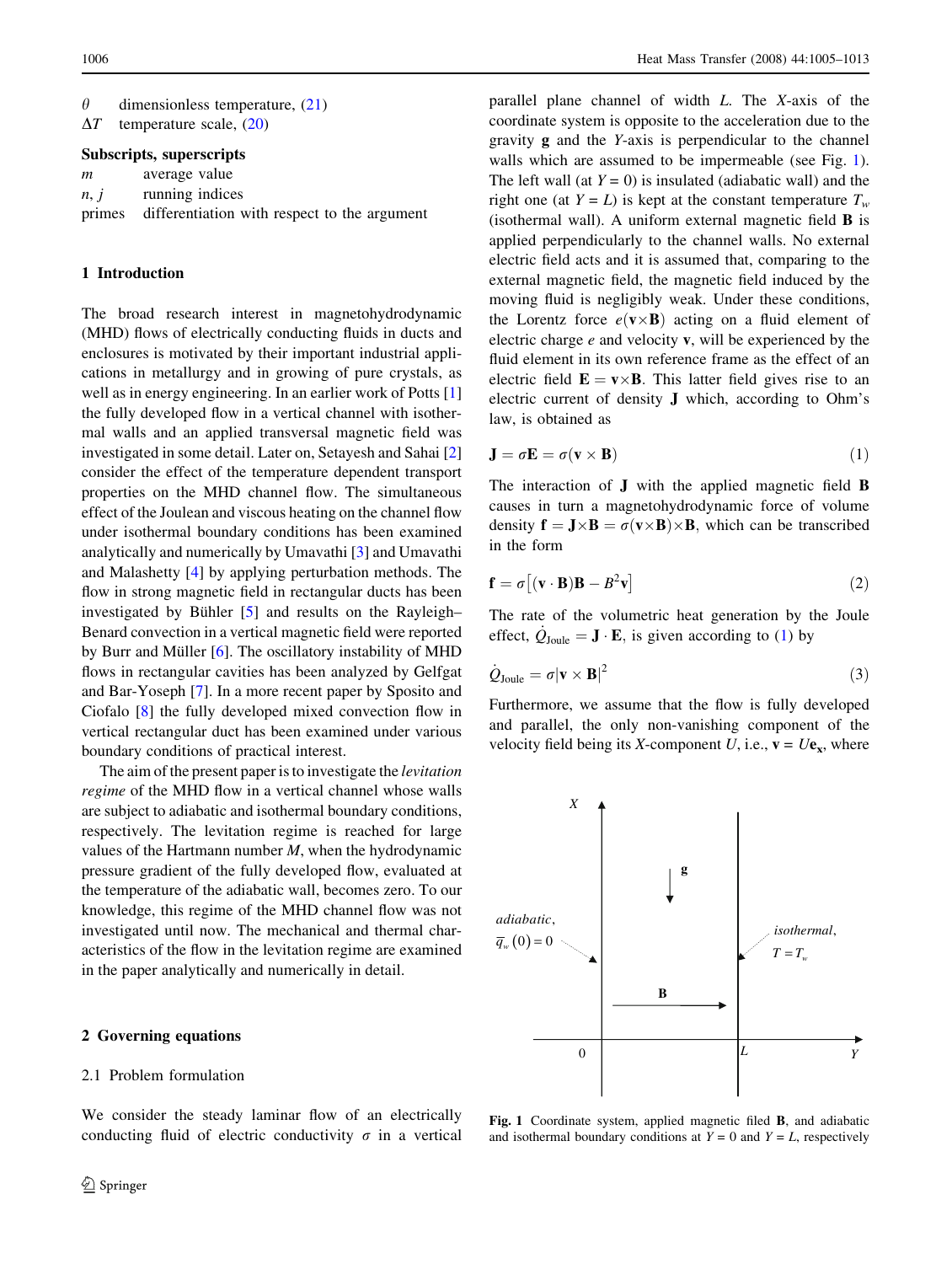$e_x$  denotes the unit vector of the positive X-axis. This flow regime is established in long channels far downstream from the inlet section. As a consequence,  $(2)$  and  $(3)$  reduce to

$$
\mathbf{f} = -\sigma B^2 U \mathbf{e}_{\mathbf{x}}, \quad \dot{Q}_{\text{Joule}} = \sigma B^2 U^2 \tag{4}
$$

We assume that the Boussinesq approximation holds and that, in addition to the Joulean heating, the volumetric heat generation by viscous friction is also significant. Under all these assumptions, both the velocity  $U$  and the temperature  $T$  of the fluid depend only on the transversal coordinate Y, the continuity equation is satisfied identically, the transversal component of the hydrodynamic pressure gradient  $\partial P/\partial Y$  is vanishing, the planar one,  $\partial P/\partial X$  is (a given) constant, the velocity and temperature gradients along the x-axis are identically vanishing, and the momentum and energy equations become

$$
-\frac{dP}{dX} + \mu \frac{d^2U}{dY^2} - \sigma B^2 U + \rho g \beta [T - T(0)] = 0
$$
 (5)

$$
k\frac{d^2T}{dY^2} + \sigma B^2 U^2 + \mu \left(\frac{dU}{dY}\right)^2 = 0
$$
\n(6)

The no slip conditions and the prescribed thermal boundary conditions read

$$
U(0) = U(L) = 0 \tag{7}
$$

$$
-k\frac{dT}{dY}\Big|_{Y=0} = \bar{q}(0) = 0, \quad T(L) = T_w \tag{8}
$$

In the above equations,  $P = p + \rho g X$  denotes the hydrodynamic pressure. The magnitude  $B$  of the applied magnetic field is given and the values of  $\rho$ ,  $\mu$ ,  $\beta$ ,  $k$  and  $\sigma$ are taken at the reference temperature of the Boussinesq approximation  $T_{ref}$  which, following Morton [[11\]](#page-9-0), has been chosen equal to the temperature  $T(0)$  of the insulated wall,  $T_{\text{ref}} = T(0)$ . We are interested in the *levitation regime* of the flow which is reached in strong magnetic field, when the hydrodynamic pressure gradient evaluated at the temperature of the adiabatic wall is vanishing,

$$
\frac{dP}{dX} = 0\tag{9}
$$

In this physical situation the difference between the pressure p and the hydrostatic pressure  $\rho g X$  with  $\rho = \rho|_{T=T_{\text{ref}}}$ is the same constant quantity at all stations  $X$  of the fully developed flow.

#### 2.2 Solution procedure

The basic idea of the solution procedure is to first determine the velocity field  $U = U(Y)$  and to express then all the quantities of physical and engineering interest in terms of U. Thus the, temperature  $T(Y)$  as expressed in terms of U from  $(5)$  is

$$
T(Y) = T(0) + \frac{\mu}{\rho g \beta} \left( \frac{\sigma B^2}{\mu} U - \frac{d^2 U}{dY^2} \right)
$$
 (10)

Accordingly, the flux field  $\bar{q}(Y) = -k dT/dY$  is obtained as

$$
\bar{q}(Y) = \frac{k\mu}{\rho g \beta} \left( \frac{d^3 U}{dY^3} - \frac{\sigma B^2}{\mu} \frac{dU}{dY} \right)
$$
(11)

Substituting  $(10)$  in  $(6)$  we obtain for the velocity U the explicit non linear ordinary differential equation of the fourth order,

$$
\frac{d^4U}{dY^4} = \frac{\sigma B^2}{\mu} \left( \frac{d^2U}{dY^2} + \frac{\rho g \beta}{k} U^2 \right) + \frac{\rho g \beta}{k} \left( \frac{dU}{dY} \right)^2 \tag{12}
$$

Having in mind  $(10)$  and  $(11)$ , the boundary conditions  $(7)$ and (8) yield the following two differential conditions for the velocity  $U$ 

$$
\left. \frac{d^2 U}{dY^2} \right|_{Y=0} = 0 \tag{13}
$$

$$
\left. \frac{d^3 U}{dY^3} \right|_{Y=0} - \frac{\sigma B^2}{\mu} \frac{dU}{dY} \bigg|_{Y=0} = 0 \tag{14}
$$

Thus, the fourth order differential equation (12) along with the four conditions  $(8)$ ,  $(13)$  and  $(14)$  specify a closed two point boundary value problem for the velocity field. The solution of this problem is the main objective of Sect. [3.](#page-4-0) Therefore, anticipating that (for specified  $B$ ) the solution  $U$  $= U(Y)$  is known, (10) and the second boundary condition (8) give for the temperature  $T(0)$  of the adiabatic wall the expression

$$
T(0) = T_w + \frac{\mu}{\rho g \beta} \frac{d^2 U}{dY^2}\bigg|_{Y=L}
$$
 (15)

Furthermore,  $(16)$  and  $(15)$  yield the temperature field

$$
T(Y) = T_w + \frac{\mu}{\rho g \beta} \left( \frac{\sigma B^2}{\mu} U + \frac{d^2 U}{dY^2} \bigg|_{Y=L} - \frac{d^2 U}{dY^2} \right) \tag{16}
$$

in terms of known quantities. The outgoing heat flux  $\bar{q}(L)$ through the isothermal wall is obtained immediately by substituting  $Y = L$  in (11),

$$
\bar{q}(L) = \frac{k\mu}{\rho g \beta} \left( \frac{d^3 U}{dY^3} \bigg|_{Y=L} - \frac{\sigma B^2}{\mu} \frac{dU}{dY} \bigg|_{Y=L} \right) \tag{17}
$$

In addition to the above equations, a further relationship of physical interest is the integral balance equation of the heat fluxes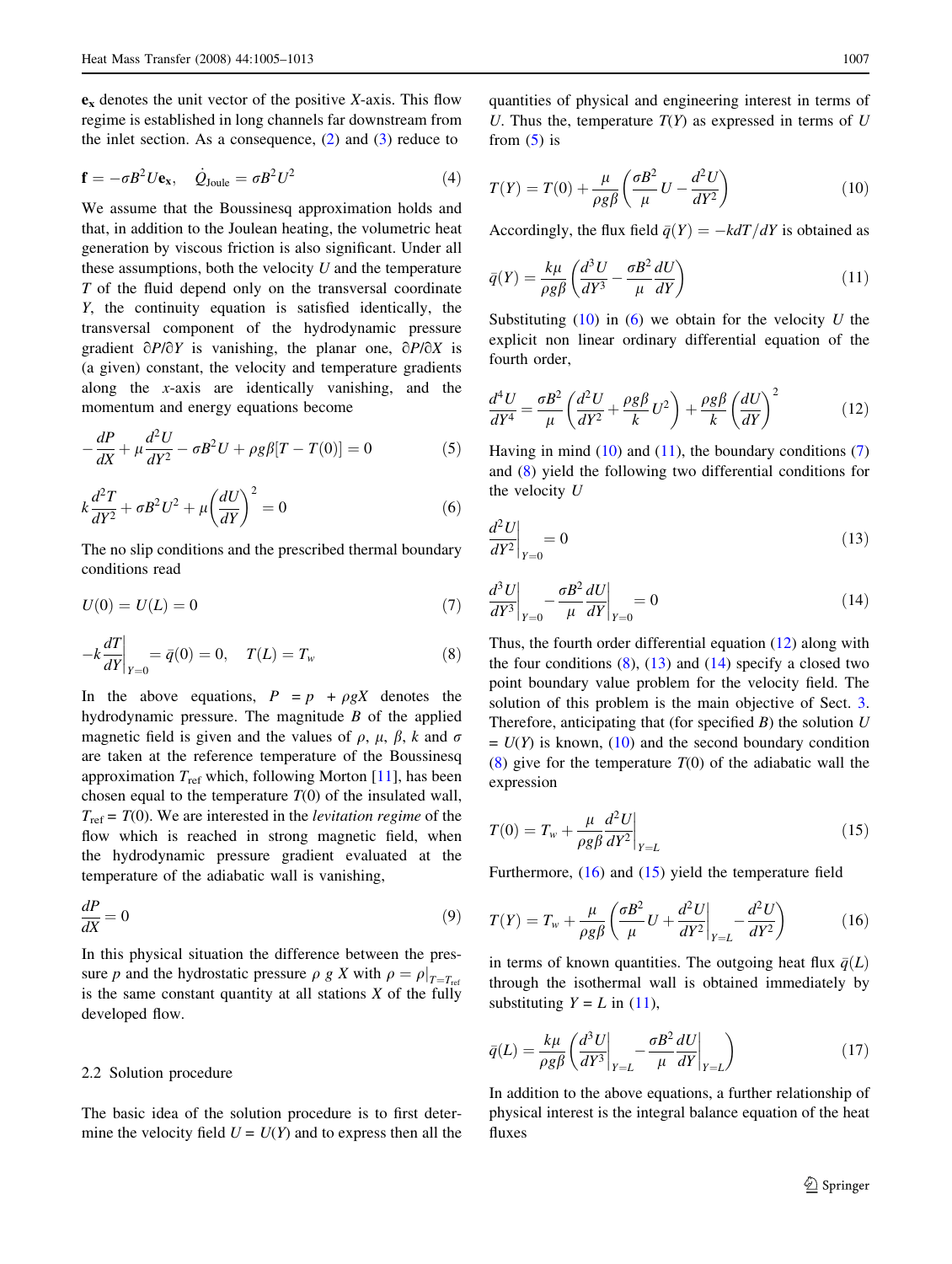<span id="page-4-0"></span>
$$
\bar{q}(L) = \bar{q}_{\text{Joule}} + \bar{q}_{\text{Viscous}} \tag{18}
$$

where

$$
\bar{q}_{\text{Joule}} = \sigma B^2 \int_0^L U^2 dY \text{ and } \bar{q}_{\text{viscous}} = \mu \int_0^L \left(\frac{dU}{dY}\right)^2 dY \qquad (19)
$$

are the heat fluxes due to the volumetric heat generation by Joulean and viscous heating effects, respectively. Equation (18), which has been obtained by integration of the energy equation  $(6)$ , shows that the outgoing heat flux through the isothermal wall equals, as expected, the sum of the heat fluxes  $\bar{q}_{\text{Joule}}$  and  $\bar{q}_{\text{Viscous}}$  due to the two simultaneous volumetric heat generation effects. The latter two quantities can be calculated from (19), once the velocity field is known. In this way the problem has basically been solved.

## 2.3 Nondimensionalization

For our present purpose it is convenient to choose the velocity and temperature scales

$$
U_0 = \frac{k}{\rho g \beta L^2}, \quad \Delta T = \frac{\mu U_0^2}{k} \tag{20}
$$

In terms of the dimensionless quantities

$$
y = M\frac{Y}{L}, \quad u(y) = \frac{1}{M^2}\frac{U(Y)}{U_0}, \quad \theta(y) = \frac{T(Y) - T_w}{\Delta T},
$$

$$
q(y) = \frac{L}{k\Delta T}\bar{q}(Y), \quad M = \sqrt{\frac{\sigma}{\mu}}BL
$$
(21)

where *M* stands for the Hartmann number,  $(12)$  and the associated boundary conditions  $(7)$ ,  $(13)$  and  $(14)$  become

$$
u'''' = u'' + u'^2 + u^2,
$$
\t(22)

$$
u(0) = 0, \quad u(M) = 0, \quad u''(0) = 0, \quad u'''(0) = u'(0)
$$
\n(23)

Here the primes denote differentiations with respect to y.

The solution of the two point boundary value problem (22), (23) yields the dimensionless velocity field  $u = u(y)$ for a specified value of  $M$ . Then, in terms of this solution  $u$  $= u(y),$ 

we obtain from  $(16)$  and  $(21)$  the dimensionless temperature field

$$
\theta(y) = M^4[u(y) - u''(y) + u''(M)] \tag{24}
$$

and from (17) the dimensionless flux field

$$
q(y) = M^{5}[u'''(y) - u'(y)] = -M\theta'(y)
$$
\n(25)

Similarly,  $(18)$  and  $(19)$  go over into the dimensionless forms

$$
q(1) = q_{\text{Joule}} + q_{\text{Viscous}} \tag{26}
$$

$$
q_{\text{Joule}} = M^5 \int_0^M u^2 dy, \quad q_{\text{viscous}} = M^5 \int_0^M u^2 dy \tag{27}
$$

Equations  $(22)$  and  $(23)$  reveal a remarkable feature of the levitating flows. Namely, the flows corresponding to different values of the Hartmann number  $M$ , possess the same universal velocity profile  $u = u(y)$ , when are observed in channels of the respective dimensionless widths M. It is also worth mentioning here that, this property holds not only on the special velocity and temperature scales (20), but on all scales. The choice (20) has been privileged since it implies for the ratio of the Grashof and Reynolds numbers  $Gr = g\beta L^3 \Delta T/v^2$  and  $Re = U_0L/v$ , as well as for the Brinkman number  $Br = \mu U_0^2 / (k \Delta T)$ , the value unity,  $Gr/Re = Br = 1.$ 

## 3 Power series solution

The aim of this section is to give an analytical power series solution of the boundary value problem  $(22)$ ,  $(23)$ . To this end, we first formally expand the function  $u(y)$  in a Taylor series to powers of  $v$ ,

$$
u(y) = \sum_{n=0}^{\infty} A_n y^n
$$
\n(28)

Substituting (28) in (22) and identifying the coefficients of the same powers of  $v$ , we obtain the recurrence equations

$$
A_{n+4} = \frac{A_{n+2}}{(n+3)(n+4)} + \frac{\sum_{j=0}^{n} [A_j A_{n-j} + (j+1)(n-j+1)A_{j+1}A_{n-j+1}]}{(n+1)(n+2)(n+3)(n+4)},
$$
  
\n
$$
n = 0, 1, 2, ...
$$
\n(29)

which allows us to determine all the coefficients  $A_4$ ,  $A_5$ ,  $A_6$ , ... in terms of the first four ones,  $A_0$ ,  $A_1$ ,  $A_2$  and  $A_3$ . Having in mind that the coefficients  $A_n$  are related to the derivatives of  $u(y)$  at  $y = 0$  by the relationship

$$
A_n = \frac{u^{(n)}(0)}{n!},
$$
\n(30)

and introducing the notation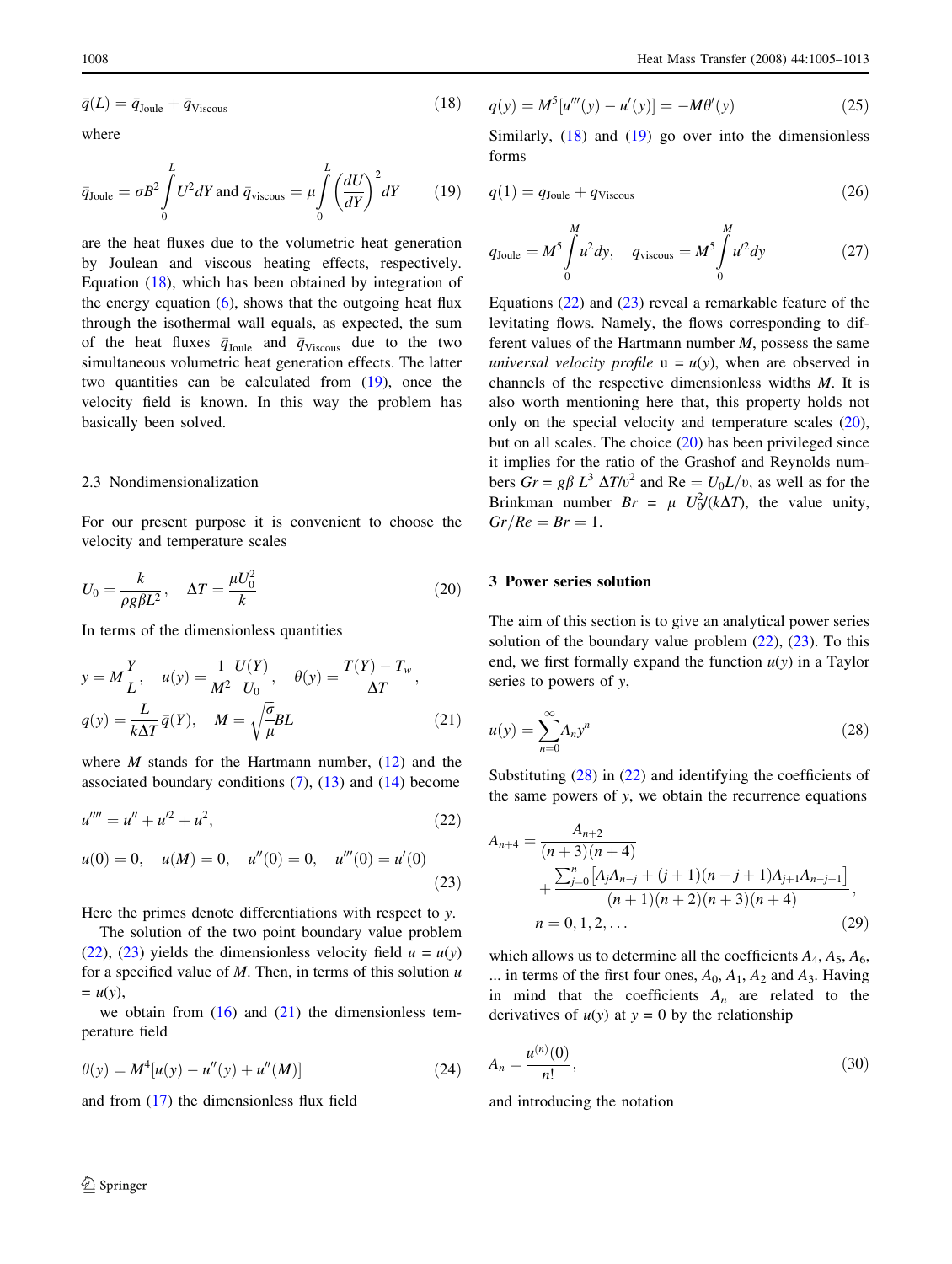$$
u'(0) = \alpha \tag{31}
$$

we obtain from (23) the following expressions for the first four coefficients of series (28),

$$
A_0 = 0
$$
,  $A_1 = \frac{\alpha}{1!}$ ,  $A_2 = 0$ ,  $A_3 = \frac{\alpha}{3!}$  (32)

Therefore, the coefficients of the series (28) depend only on the unknown parameter  $\alpha$ ,  $A_n = A_n(\alpha)$ . The next coefficients obtained from  $(29)$  and  $(32)$  are

$$
A_4 = \frac{\alpha^2}{4!}, A_5 = \frac{\alpha}{5!}, A_6 = \frac{5\alpha^2}{6!}, A_7 = \frac{2\alpha^3 + \alpha}{7!},
$$
  
\n
$$
A_8 = \frac{21\alpha^2}{8!}, A_9 = \frac{42\alpha^3 + \alpha}{9!}, A_{10} = \frac{24\alpha^4 + 85\alpha^2}{10!},
$$
  
\n
$$
A_{11} = \frac{504\alpha^3 + \alpha}{11!}, A_{12} = \frac{882\alpha^4 + 341\alpha^2}{12!}, \dots
$$
 (33)

The parameter  $\alpha$  represents according to (31) the slope  $u'(0)$  of the dimensionless velocity profile  $u(y)$  at the insulated wall  $y = 0$ . The value of  $\alpha$  has to be determined from the second boundary condition (23) which transcribes to

$$
u(M) \equiv u(M; \alpha) = \sum_{n=0}^{\infty} A_n(\alpha) M^n = 0 \tag{34}
$$

In this way the two point boundary value problem  $(22)$ ,  $(23)$  can also be viewed as an initial value problem for  $(22)$ , with the initial conditions

$$
u(0) = 0, \quad u'(0) = \alpha, \quad u''(0) = 0, \quad u'''(0) = \alpha, \tag{35}
$$

whose solution is subject to the additional condition  $(34)$ .

The advantage of this reformulation of the original problem (22), (23) resides in two important features, namely,  $(1)$  the solution of the initial value problem  $(22)$ , (35) does exist for any specified value of the parameter  $\alpha$ , and (2) the solution is unique. In this way, the existence and uniqueness of the solutions of the original two-point boundary value problem  $(22)$ ,  $(23)$  can be decided (for any finite value of  $M$ ) with the aid of the additional condition (34). Once the value of  $\alpha$  is determined, the solution of our velocity boundary value problem can be obtained from the series solution (28) as follows

$$
\frac{U(Y)}{U_0} = M^2 u(y) = M^2 \sum_{n=0}^{\infty} A_n(\alpha) \left( M \frac{Y}{L} \right)^n
$$
 (36)

Then,  $\theta(y)$ ,  $q(y)$ ,  $q_{\text{Joule}}$  and  $q_{\text{viscous}}$  can be calculated by substituting the series  $(28)$  into  $(24)$ – $(27)$ . In addition, the average velocity  $U_m$  through a transversal section of the channel is obtained as

$$
\frac{U_m}{U_0} = \frac{1}{L} \int_0^L \frac{U(y)}{U_0} dY = M^2 \sum_{n=0}^{\infty} \frac{A_n M^n}{n+1}
$$
(37)

In this way the problem has been solved explicitly.

#### 4 Discussion

#### 4.1 Mechanical characteristics

The explicit expression  $(36)$  of the velocity field includes via  $A_n$  the parameter  $\alpha$  which represents (from geometrical point of view) the slope  $u'(0)$  of the scaled velocity profile  $u(y)$  at the insulated wall  $y = 0$ . From mechanical point of view, the value of  $\alpha$  specifies the (scaled) skin friction of the flow at the adiabatic channel wall. The remaining problem is to determine the value of  $\alpha$  which, for a specified  $M$ , is obtained as root of  $(34)$ . The main features of the roots of (34) become manifest by a simple inspection of Fig. [2](#page-6-0)a which shows the following.

- $\alpha = 0$  is a root of (34) for any value of the Hartmann number *M*. This trivial solution corresponds to the static equilibrium state of the system.
- There exists a unique non trivial root  $\alpha_0 = \alpha_0$  (*M*) < 0 of (34) for any given  $M > 0$ . Accordingly, the velocity solution  $(36)$  corresponding to the levitating flow is unique for any given  $M > 0$ .
- The root  $\alpha_0$  (*M*) moves toward  $-\infty$  as  $M \to 0$ , and approaches zero as  $M \to \infty$  (see Fig. [2b](#page-6-0)). For instance,  $\alpha_0$  (0.1) = -28888 and  $\alpha_0$  (10) = -0.001139 (these cases are not included in Fig. [2](#page-6-0)a, b).

The dimensionless velocity profiles  $U(Y)/U_0 = M^2 u(y)$ corresponding to the "small" values  $M = 0.9, 1.0, 1.2$  and 1.5 of the Hartmann number (already selected for Fig. [2a](#page-6-0)), are plotted as functions of Y/L in Fig. [3a](#page-6-0). In addition, in Fig. [3](#page-6-0)a also the solution corresponding to the case  $M = 0$ has been included, which, on the scale  $\tilde{y} = Y/L$  of the function  $U(Y)/U_0 = \tilde{u}(\tilde{y})$ , corresponds to the value  $\tilde{\alpha} = -28.8781$  of the slope parameter  $\tilde{\alpha}$  (for details see Appendix A). Furthermore, Fig. [3b](#page-6-0) shows the profiles  $U(Y)/U_0 = M^2u(y)$  for the "large" values  $M = 3, 5, 8$  and 10 of the Hartmann number. One sees that the fluid velocity points everywhere and for all values of M in the downward direction. With respect to the mid-plane of the channel, the velocity field extends nearly symmetrically over the whole section of the channel between the adiabatic and the isothermal wall, as long as the Hartmann number is small (Fig.  $3a$ ). The minima of these small-*M* profiles are shifted only slightly toward the isothermal wall. For instance,  $(Y_{\text{min}}/L = 0.612154, U_{\text{min}}/U_0 = -13.0742)$  for  $M = 0$ , and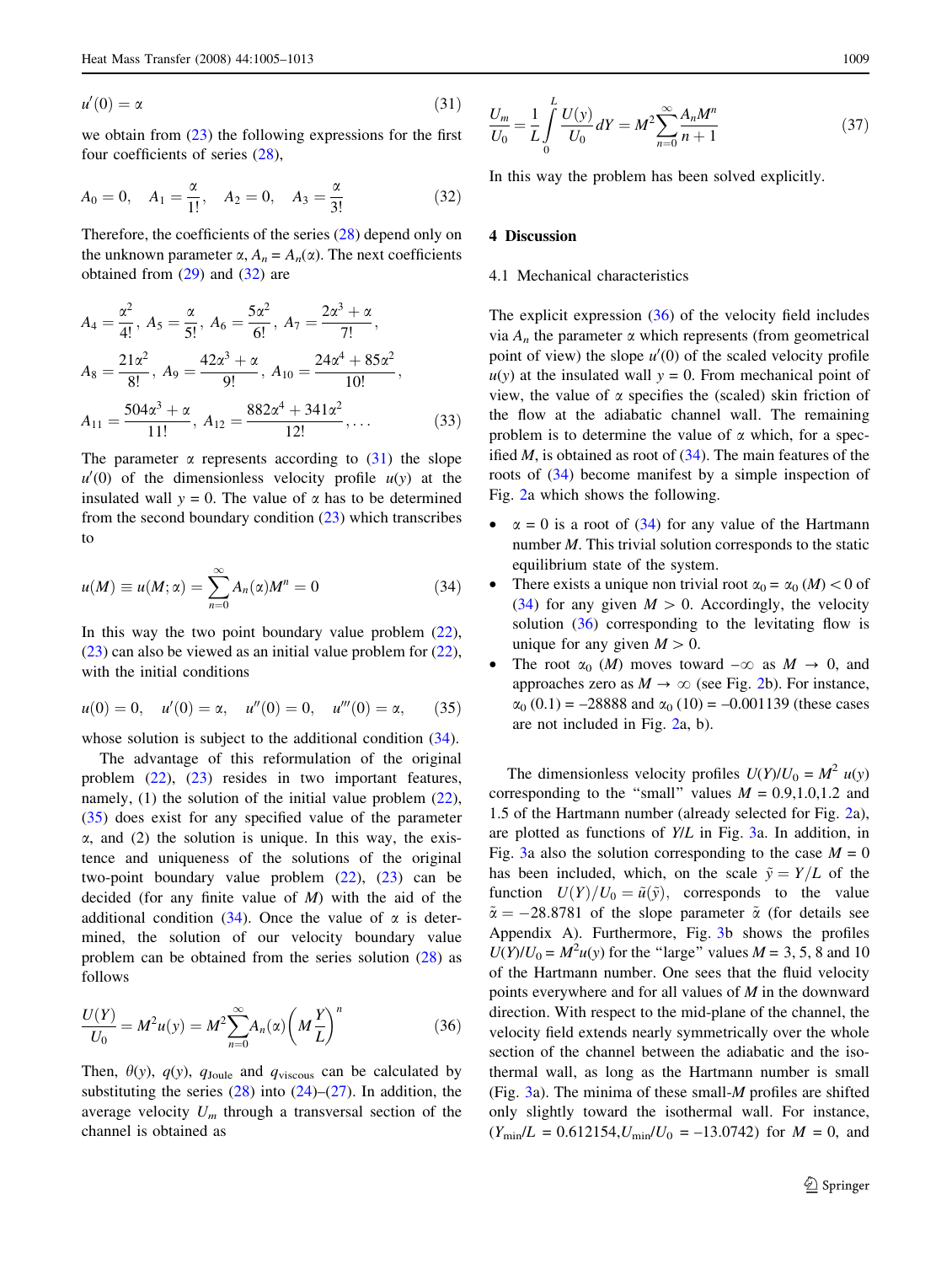<span id="page-6-0"></span>



Fig. 2 a Plot of  $u(M;\alpha)$  as a function of the parameter  $\alpha$  according to (34) for four different values of the Hartmann number  $M$ . The dots on the  $\alpha$ -axis mark the corresponding roots  $\alpha_0 = \alpha_0$  (*M*) of equation  $u(M; \alpha) = 0$ ;  $\alpha_0 (0.9) = -40.58$ ;  $\alpha_0 (1.0) = -29.72$ ;  $\alpha_0 (1.2) = -17.38$ ;  $\alpha_0$  $(1.5) = -9.04$ . **b** Plot of the root  $\alpha_0 = \alpha_0$  (*M*) < 0 of (34) as a function of the Hartmann number

 $(Y_{\text{min}}/L = 0.646112, U_{\text{min}}/U_0 = -15.6549)$  for  $M = 1.5$ . However, with increasing values of M, the velocity field undergoes a dramatic change, namely the fluid levitates over a large transversal range of the channel, while the motion becomes concentrated in a narrow boundary layer in the neighborhood of the isothermal wall (Fig. 3b). The larger *M*, the thinner the velocity boundary layer, and the larger the levitation range. The average velocity (volumetric flow rate) given by  $(37)$  also decreases with increasing values of M rapidly. For instance,  $U_m/U_0 = -$ 8.87 for  $M = 0.9$ , and  $U_m/U_0 = -47.47$  for  $M = 10$ .

# 4.2 Thermal characteristics

The main thermal characteristics of the levitating flows are illustrated for ''small'' and ''large'' values of the Hartmann number in Figs. [4,](#page-7-0) [5](#page-7-0) and [6.](#page-8-0) Figure [4a](#page-7-0) and b show the dimensionless temperature profiles  $\theta = \theta$  (y) and Fig. [5a](#page-7-0) and b the corresponding heat fluxes within the flow, respectively. The physical correlation between these figures on the one hand, and the velocity profiles shown in

Fig. 3 a Plots of the dimensionless velocity profiles  $U(Y)/U_0$  $=\overline{M}^2u(y)$  as functions of Y/L for  $M = 0.9, 1.0, 1.2$  and 1.5, and of  $U(Y)/U_0 = \tilde{u}(\tilde{y})$  as a function of  $\tilde{y} = Y/L$  for  $M = 0$  (see [Appendix](#page-8-0) [A](#page-8-0)). **b**: Plots of the dimensionless velocity profiles  $U(Y)/U_0 = M^2 u(y)$ as functions of  $Y/L$  for  $M = 3, 5, 8$  and 10

Fig. 3a and b on the other hand, becomes immediately evident. Indeed, for small values of  $M$ , where the velocity field extends nearly symmetrically over the whole section of the channel (Fig. 3a), the temperature decreases gradually from the maximum value  $\theta$  (0) reached at the adiabatic wall, to the value zero at the isothermal wall (Fig. [4a](#page-7-0)). At the same time the total heat flux generated by Joulean and viscous heating increases continuously from zero at the adiabatic wall, to the maximum value reached at the isothermal wall (Fig.  $5a$  $5a$ ). For large values of *M*, by contrast, in the transversal range of the channel where the fluid levitates (Fig. 3b), the temperature is almost uniform (Fig. [4b](#page-7-0)) and the transversal heat flux is (nearly) vanishing (Fig. [5b](#page-7-0)). However, across the boundary layer next to the isothermal boundary, both the fluid temperature and the heat flux experience a steep change with increasing M. The rapid increase of the heat flux near to the isothermal wall (Fig. [5b](#page-7-0)) is due to the intense heat generation by Joulean and viscous heating within the boundary layer (Fig. [6](#page-8-0)b). It is worth emphasizing here again that with increasing value of the Hartmann number, not only the volumetric heat generation by the Joule effect, but also that by viscous friction increases rapidly. The latter effect is even stronger than the former one (see Fig. [6](#page-8-0)a, b).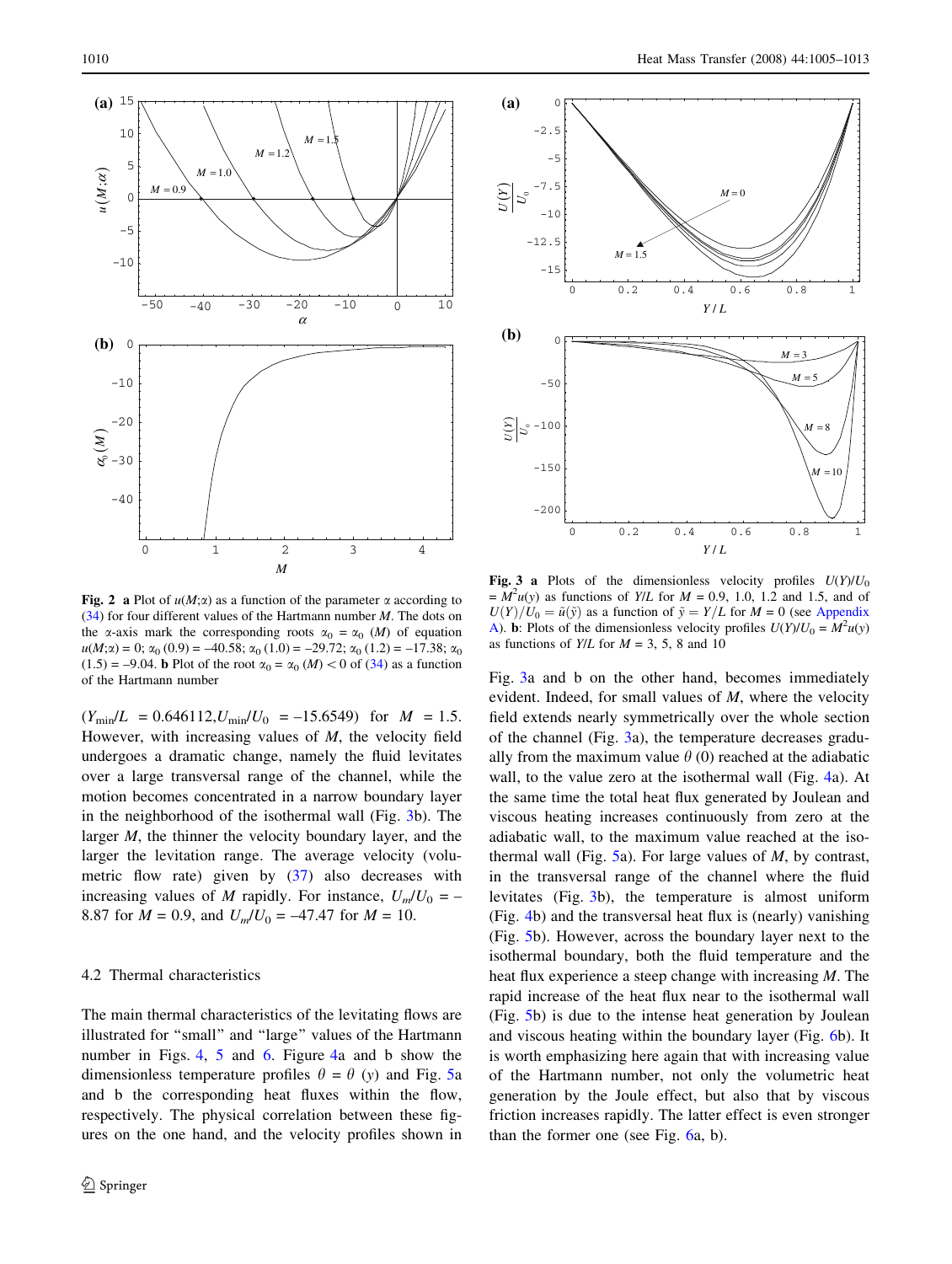<span id="page-7-0"></span>

Fig. 4 a Plots of the dimensionless temperature profiles  $\theta$  (y) according to (24) (multiplied  $10^{-2}$ ) for  $M = 0.9, 1.0, 1.2$  and 1.5. **b** Plots of the dimensionless temperature profiles  $\theta$  (y) according to (24) (multiplied by  $10^{-4}$ ) for  $M = 3, 5, 8$  and 10

#### 4.3 Convergence acceleration and validation of results

A shortcoming of power series solutions of differential equations consists often in their slow convergence, which requires that in their practical use a large number of terms must be considered. This may cause in turn steeply increasing computational times. In the case of Taylor series solution reported in Sect. [3](#page-4-0), this problem may also arise for large values of the slope parameter  $\alpha$  (see e.g., Eqs. (33)). The convergence can sometimes be accelerated with the aid of the classical Euler–Knopp type series transformation [\[9](#page-9-0)]. In the present calculations, following the work of Gabutti and Lyness [[10\]](#page-9-0), an improved form of the Euler– Knopp transformation has been used. Applied to the series (28) of the scaled velocity  $u(y)$ , the transformation of Gabutti and Lyness gives

$$
u(y) = \sum_{n=0}^{\infty} \frac{n!}{(1-p)^{n+1}} \left( \sum_{j=0}^{n} \frac{(-p)^{n-j}}{(n-j)!j!} A_j y^j \right),
$$
 (38)

Here  $p$  is a tuning parameter which can be chosen at convenience (for  $p = -1$  one recovers the classical Euler– Knopp type transformation). All the other series equations



Fig. 5 a Plots of the dimensionless heat fluxes  $q(y)$  according to (25) (multiplied by  $10^{-2}$ ) for  $M = 0.9$ , 1.0, 1.2 and 1.5. **b** Plots of the dimensionless heat fluxes  $q(y)$  according to (25) (multiplied by 10<sup>-5</sup>) for  $M = 3, 5, 8$  and 10

of Sect. [3](#page-4-0) can be transformed similarly. In order to check the convergence of the initial and of the transformed series for specified values of the parameters involved, it is useful to plot their respective terms in the increasing order of the summation indices. This procedure provides at the same time information about the number of terms which has to be considered for a required accuracy of the results.

In addition to ''convergence-tuning'' with the aid of the transformation (38), the re-formulation of our basic two point boundary value problem  $(22)$ ,  $(23)$  into the initialvalue problem  $(22)$ ,  $(35)$  with the additional condition  $(34)$ , also offers a powerful tool for a straightforward validation of the results obtained by series summations (since for initial value problems, highly efficient library programs are available). The present paper has made use of all the above numerical procedures in the validation of the results presented.

#### 5 Summary and conclusions

In the present paper buoyant MHD flows with simultaneous Joulean and viscous heating effects were considered in a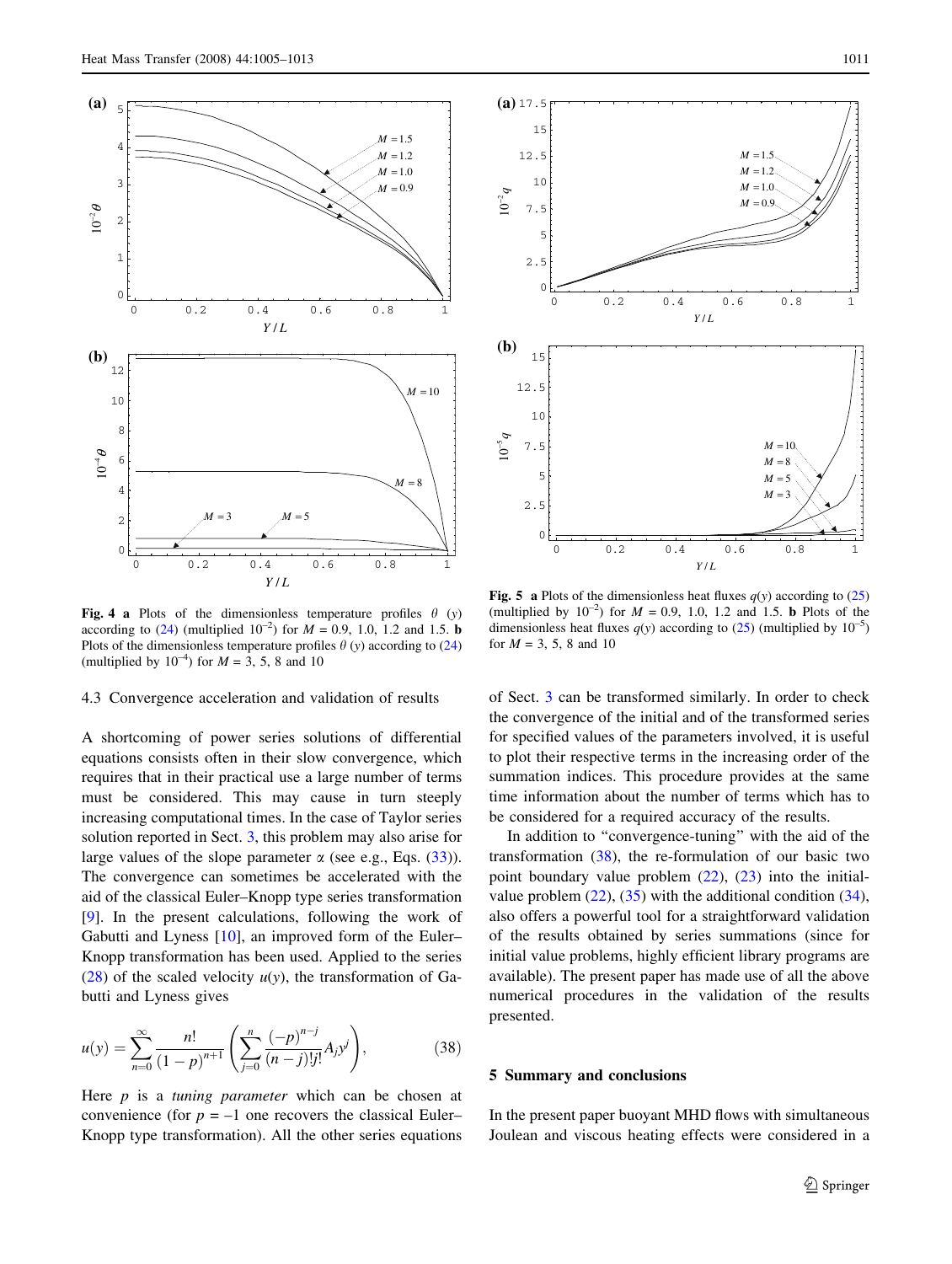<span id="page-8-0"></span>

Fig. 6 a Shown are the terms of the heat flux balance equation  $q(1)$ =  $q_{\text{Joule}} + q_{\text{viscous}}$  obtained from (26) and (27) (and multiplied by  $10^{-2}$ ) for  $M = 0.9, 1.0, 1.2$  and 1.5. **b** Shown are the terms of the heat flux balance equation  $q(1) = q_{\text{Joule}} + q_{\text{viscous}}$  obtained from (26) and (27) (and multiplied by  $10^{-5}$ ) for  $M = 3, 5, 8$  and 10

vertical parallel plate channel subject to adiabatic and isothermal boundary conditions, and to a uniform magnetic field applied in a transversal direction. The main concern of the paper was the levitation regime of the flow, i.e., the fully developed parallel flow regime for large values of the Hartmann number  $M$  with vanishing hydrodynamic pressure gradient. The results can be summarized as follows.

- 1. The velocity of the flow is directed everywhere downward and for all values of M.
- 2. In the neighborhood of the left wall, the curvature of the velocity profile is vanishing for all values of  $M$ , according to the boundary condition  $u''(0) = 0$  (see Fig. [3a](#page-6-0), b).
- 3. For small values of  $M$ , the velocity field "fills" the whole channel, nearly symmetrically with respect to the mid-plane (see Fig. [3a](#page-6-0)). Due to the adiabatic wall condition  $(dT/dY)_{Y=0} = 0$ , in an infinitesimal neighborhood of the left wall the fluid temperature is unchanged (horizontal tangent, Fig. [4a](#page-7-0)) and thus the buoyancy is non-effective here. The buoyancy forces

start to act only at finite distances y, driving the fluid in downward direction (negative temperature gradient, Fig. [4a](#page-7-0)). The magnetic force, as well as the internal heat generation tend to decelerate the downward motion of the fluid.

- 4. For large values of M, the magnetic force tends to inhibit the downward motion of the fluid. As a consequence, the fluid levitates over a broad transversal range of the channel (Fig. [3b](#page-6-0)), the motion being constrained into a narrow boundary layer in the neighborhood of the "cold" isothermal wall (Fig. [3b](#page-6-0)) where the downward pointing buoyancy forces dominate. This confinement of the motion in a thin boundary layer is a manifestation of a general MHD effect with important energy engineering applications.
- 5. Within the thin boundary layer next to the right wall, the volumetric heat generation both by Joule effect and by viscous friction increases rapidly with increasing values of M, the latter effect being even larger than the former one for all values of  $M$ . As a consequence, with increasing  $M$ , both the heat transfer rate and the volumetric flow rate increase across the boundary layer steeply.

The extension of the present work for non-vanishing values of the hydrodynamic pressure gradient and nonvanishing incoming heat fluxes  $\bar{q}(0)$  is the objective of a current research work.

Acknowledgments One of the authors (E.M.) expresses his gratitude to the Ministero Italiano dell'Universita` e della Ricerca for supporting his collaboration in a Progetto di Ricerca di Rilevante Interesse Nazionale concerning the convection heat transfer in internal flows.

# 6 Appendix A: Case  $M = 0$

Using the dimensionless variables  $\tilde{y} = Y/L$ ,  $\tilde{u}(y) =$  $U(Y)/U_0$ , the velocity boundary value problem (12), (7), (13), (14) reduces in the case  $M \to 0$  to

$$
\tilde{u}^{\prime\prime\prime\prime} = \tilde{u}^{\prime 2},\tag{39}
$$

$$
\tilde{u}(0) = 0, \quad \tilde{u}(1) = 0, \quad \tilde{u}''(0) = 0, \quad \tilde{u}'''(0) = 0
$$
\n(40)

Similarly to the case  $M \neq 0$ , the two-point boundary value problem (39), (40) can be viewed as an initial value problem for  $(39)$  with the initial conditions

$$
\tilde{u}(0) = 0, \quad \tilde{u}'(0) = \tilde{\alpha}, \quad \tilde{u}''(0) = 0, \quad \tilde{u}'''(0) = 0
$$
\n(41)

whose solution is subject to the additional condition  $\tilde{u}(1) = 0$ . The Taylor series solution of this problem is given by the following equations